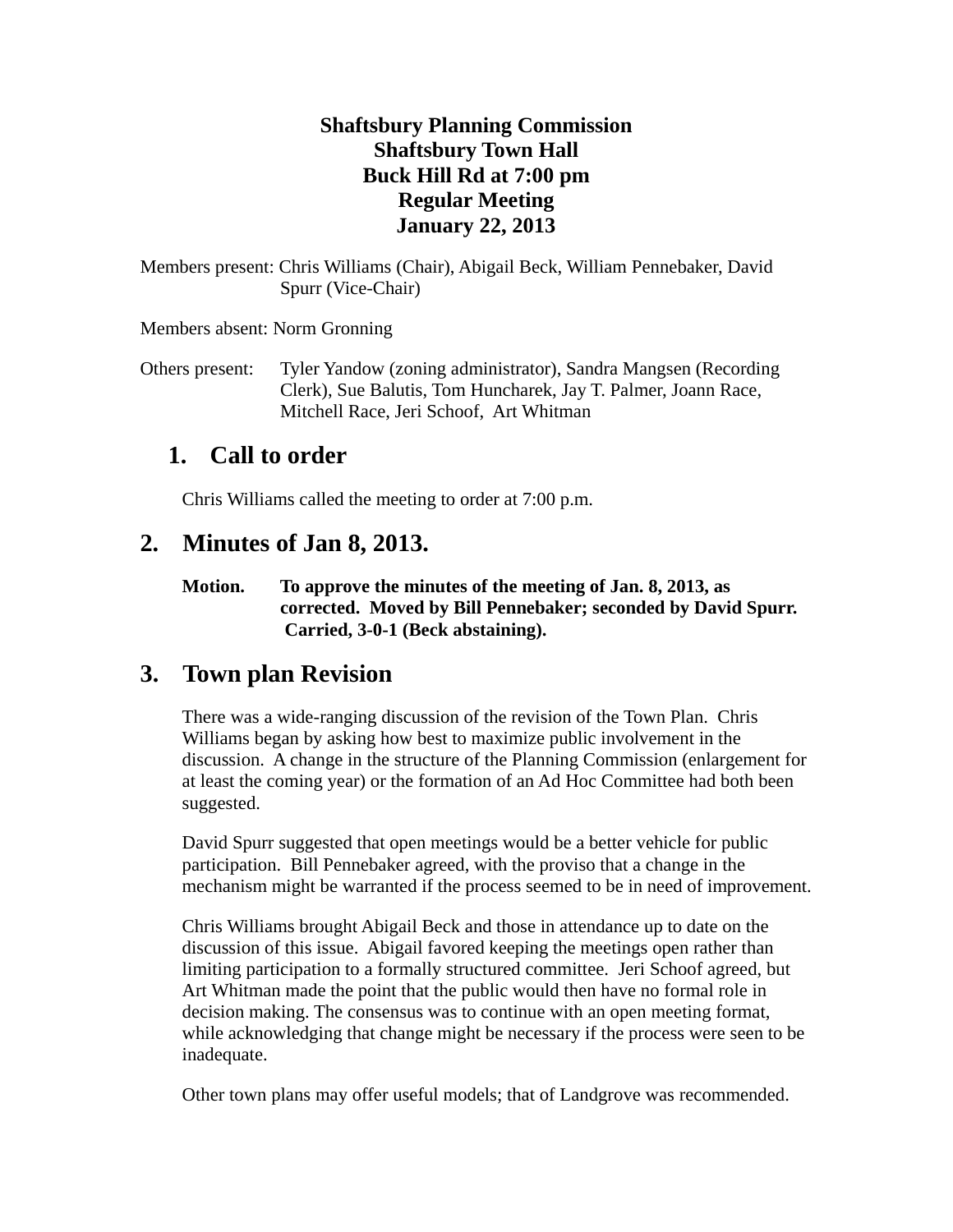Chris then asked what has changed in Shaftsbury over the last few years that would have an impact on the Town Plan.

Development pressure recognized in the last Town Plan seems no longer to be an issue, as the town is not gaining population. Mitchell Race pointed out that without significant development pressure, the residents have an opportunity to reflect on the state of the town; Art Whitman reminded those in attendance that growth cannot really be controlled, merely directed. Joann Race made the point that some who choose to reside here is able to work from home while holding positions elsewhere, the frequency of which has probably increased over the last few years.

Chris Williams asked what Shaftsbury has to offer its residents. The answer was "quality of life," which is already reflected in the current Town Plan. There was some discussion of what that term might mean. Vermont has high graduation rates from high school, but fewer attend college here.

Composting and issues around the land fill may need to be addressed in the Town Plan.

Energy efficiency is also a concern, as the state may launch an initiative re housing energy efficiency. On the other hand, wind power has generated much opposition in some parts of the state. Jay Palmer wondered why many homes in Shaftsbury have not been winterized, and suggested that increasing the percentage of winterized homes may be a topic to address in the Town Plan. Chris Williams spoke about efforts to assist lower income residents with achieving energy efficiency in their homes. Tyler Yandow described a program known as PACE (Property Assessed Clean Energy), in which the town can act as conduit for low interest loans for energy-related improvements to housing. The loan recipient repays through an assessment, which passes to the next owner should the house be sold.

The discussion will continue at future meetings.

### **4. Village Residential zoning**

Chris Willliams described the three areas that the Planning Commission has identified as potential Village Residential (VR) districts.

It was suggested that a confusion between two uses of VR —as a generic term for existing and expanded residential districts and in reference to the current VR1 needs to be remedied in the document.

The details of Table 4.2.2 (Dimensionl Requirements in VR Districts) were discussed at some length, in particular with respect to required set backs for lots of different sizes. To make the regulations (and the table) consistent, the required "Minimum Front Yard" for lots of 40,000 square feet will be changed from thirty feet to twenty feet.